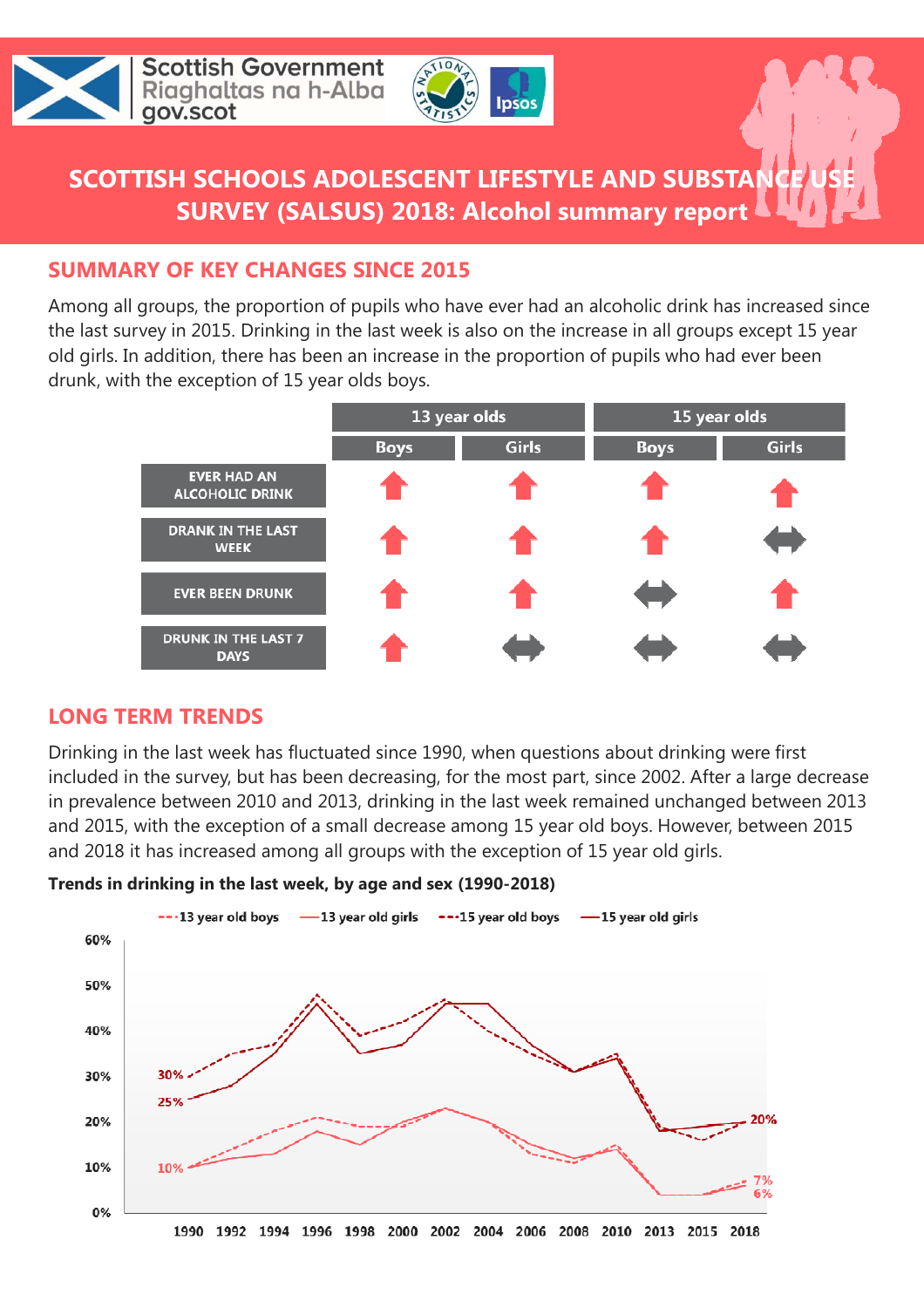#### **SALSUS 2018: Alcohol summary**



The most **common sources** of alcohol were:

It has become **much less common to buy alcohol directly from a retailer since 2002**

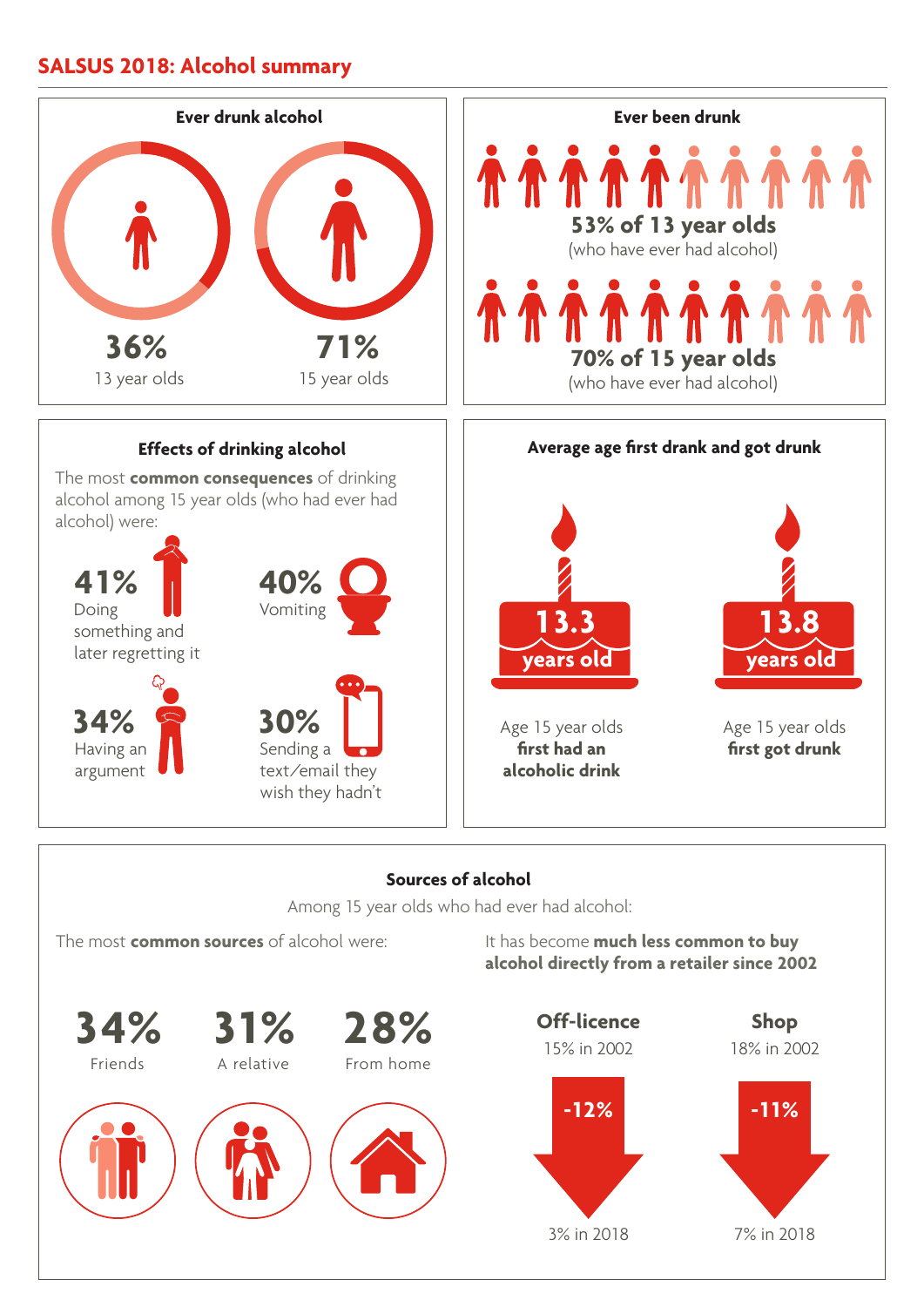### **SALSUS 2018: Alcohol summary**